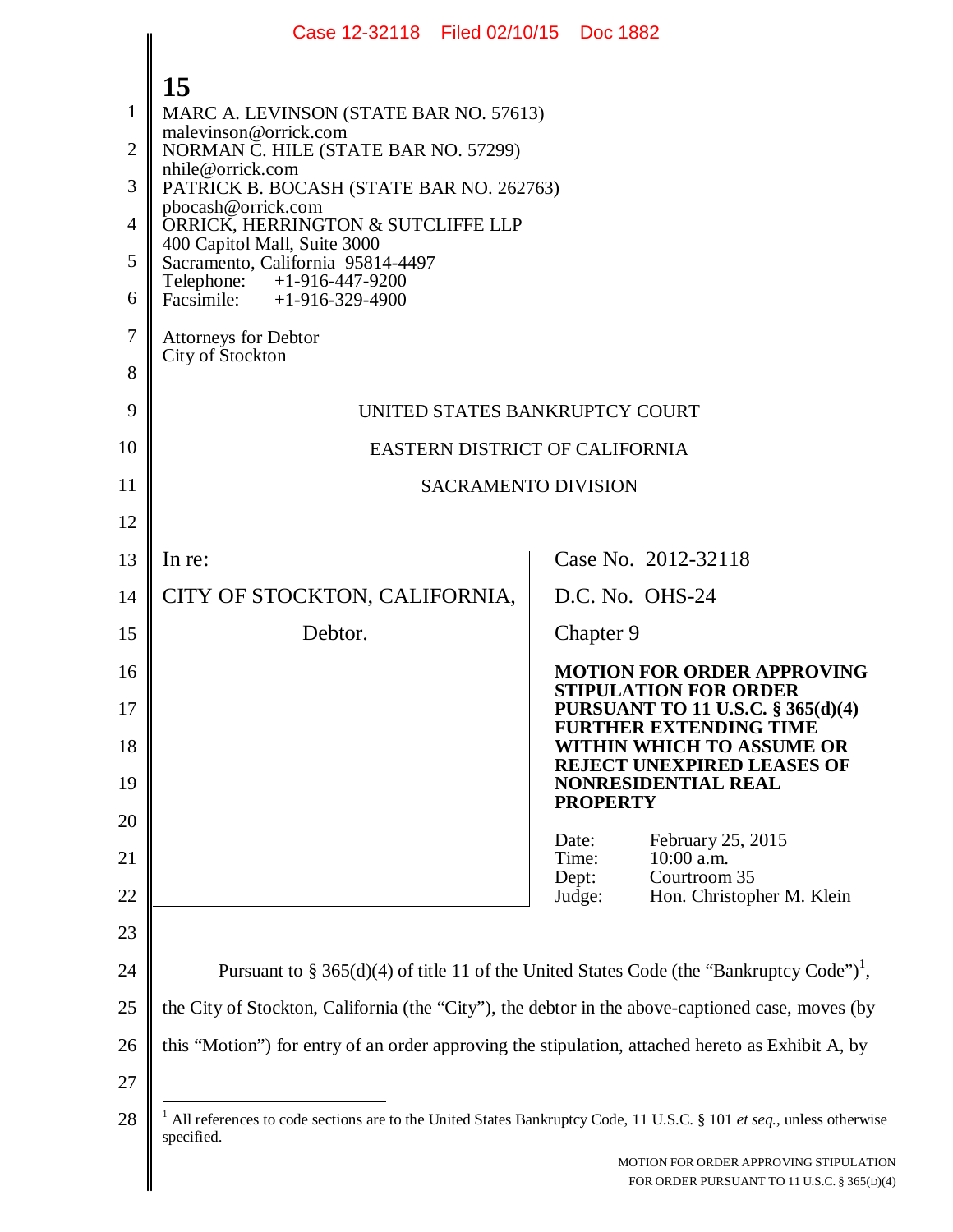| $\mathbf{1}$   | and between the City and the parties in interest <sup>2</sup> to five of the City's lease/leaseback transactions                                                                                                                                    |  |  |
|----------------|-----------------------------------------------------------------------------------------------------------------------------------------------------------------------------------------------------------------------------------------------------|--|--|
| $\overline{2}$ | extending the time under $\S 365(d)(4)(B)(ii)$ within which the City must assume or reject certain                                                                                                                                                  |  |  |
| 3              | unexpired leases of nonresidential real property.                                                                                                                                                                                                   |  |  |
| $\overline{4}$ | <b>JURISDICTION AND VENUE</b>                                                                                                                                                                                                                       |  |  |
| 5              | The Court has jurisdiction over this motion and the relief requested pursuant to 28 U.S.C.                                                                                                                                                          |  |  |
| 6              | §§ 157 and 1334, and this matter is a core proceeding pursuant to 28 U.S.C. § 157. Venue for the                                                                                                                                                    |  |  |
| $\tau$         | motion is proper in this Court pursuant to 28 U.S.C. §§ 1408 and 1409.                                                                                                                                                                              |  |  |
| 8              | <b>BACKGROUND</b>                                                                                                                                                                                                                                   |  |  |
| 9              | The Court is intimately familiar with the complex facts of the City's bankruptcy case.                                                                                                                                                              |  |  |
| 10             | Accordingly, the City has omitted the customary background description of the events leading to                                                                                                                                                     |  |  |
| 11             | and following the City's petition for relief and instead focuses this Motion on the background                                                                                                                                                      |  |  |
| 12             | relevant to the City's unexpired leases of nonresidential real property.                                                                                                                                                                            |  |  |
| 13             | Prior to filing its petition for relief on June 28, 2012, the City had entered into the                                                                                                                                                             |  |  |
| 14             | following five transactions involving leases/leaseback financings to fund various public capital                                                                                                                                                    |  |  |
| 15             | improvements. In each transaction, the City entered into a lease for nonresidential real property                                                                                                                                                   |  |  |
| 16             | (each a "Lease") that requires the City to pay rent for the use and occupancy of the leased                                                                                                                                                         |  |  |
| 17             | property. <sup>3</sup> The Leases, as well as the real party or parties in interest <sup>4</sup> and Indenture Trustee for                                                                                                                          |  |  |
| 18             | each, are as follows:                                                                                                                                                                                                                               |  |  |
| 19             | //                                                                                                                                                                                                                                                  |  |  |
| 20             | //                                                                                                                                                                                                                                                  |  |  |
| 21             | //                                                                                                                                                                                                                                                  |  |  |
| 22             | //                                                                                                                                                                                                                                                  |  |  |
| 23             |                                                                                                                                                                                                                                                     |  |  |
| 24             | <sup>2</sup> National Public Finance Guaranty Corporation ("NPFG"), Assured Guaranty Corporation and Assured Guaranty                                                                                                                               |  |  |
| 25             | Municipal Corporation (collectively, "Assured"), Ambac Assurance Corporation ("Ambac"), and Wells Fargo Bank<br>National Association ("Wells Fargo") as Indenture Trustee with respect to the Lease transactions identified in this                 |  |  |
| 26             | Motion (together with the City, the "Stipulating Parties").<br><sup>3</sup> Although described as lease transactions, it could be argued that certain of these transactions should be classified as                                                 |  |  |
| 27             | secured loan transactions. Such transactions are included in this motion only in an abundance of caution in the event<br>that such transactions are classified as true leases. As set forth herein, the Stipulating Parties reserve all rights with |  |  |
| 28             | respect to these issues.<br><sup>4</sup> The real parties in interest to all Leases are the insurers of the respective bond and certificate of participation<br>obligations.                                                                        |  |  |
|                | MOTION FOR ORDER APPROVING STIPULATION<br>$-2-$<br>FOR ORDER PURSUANT TO 11 U.S.C. § 365(D)(4)                                                                                                                                                      |  |  |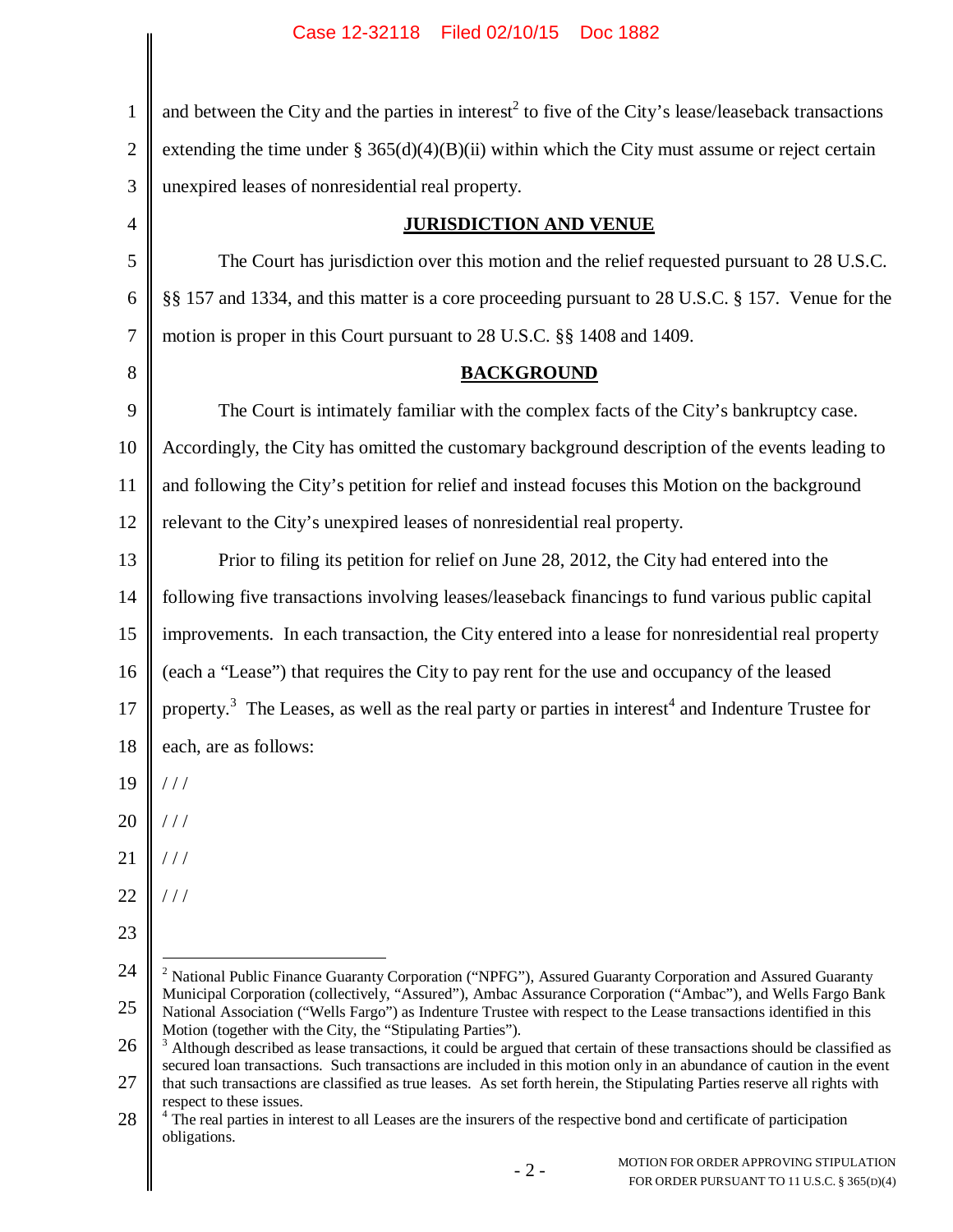| 1                             | <b>Real Party or Parties</b><br>Lease<br>in Interest                                                                                                                                                                                                                                                                                                                                                                      |                                                                                             | <b>Indenture Trustee</b>                                     |  |
|-------------------------------|---------------------------------------------------------------------------------------------------------------------------------------------------------------------------------------------------------------------------------------------------------------------------------------------------------------------------------------------------------------------------------------------------------------------------|---------------------------------------------------------------------------------------------|--------------------------------------------------------------|--|
| $\mathfrak{2}$<br>3<br>4<br>5 | Lease Agreement, dated as of June 1, 2003, by and<br>between the Stockton Public Financing Authority<br>(the "Authority"), as sublessor, and the City, as<br>sublessee, relating to Certificates of Participation<br>(Redevelopment Housing Projects), Series 2003A<br>and Taxable Series 2003B (the "2003 Lease")                                                                                                        | <b>Ambac Assurance</b><br>Corporation                                                       | Wells Fargo Bank,<br>National Association<br>("Wells Fargo") |  |
| 6<br>7<br>8<br>9              | Lease Agreement, dated as of March 1, 2004, by<br>and between the Redevelopment Agency of the City<br>of Stockton (the "Agency"), as lessor, and the City,<br>as lessee, relating to Redevelopment Agency of the<br>City of Stockton Revenue Bonds, Series 2004<br>(Stockton Events Center-Arena Project) (the "2004<br>Arena Lease") as amended                                                                          | <b>National Public Finance</b><br><b>Guaranty Corporation</b><br>("NPEG")                   | <b>Wells Fargo</b>                                           |  |
| 10<br>11<br>12<br>13          | Lease Agreement, dated as of June 1, 2004, by and<br>between the Authority, as lessor, and the City, as<br>lessee, relating to Stockton Public Financing<br>Authority Lease Revenue Bonds, Series 2004<br>(Parking and Capital Projects) (the "2004 Parking<br>Lease")                                                                                                                                                    | <b>NPFG</b>                                                                                 | Wells Fargo                                                  |  |
| 14<br>15<br>16                | Lease Agreement, dated as of March 1, 2006, by<br>and between the Authority, as lessor, and the City,<br>as lessee, relating to Stockton Public Financing<br>Authority 2006 Lease Revenue Refunding Bonds,<br>Series A (the "2006 Lease")                                                                                                                                                                                 | <b>NPFG</b>                                                                                 | Wells Fargo                                                  |  |
| 17<br>18<br>19<br>20<br>21    | Lease Agreement, dated as of November 1, 2007, by<br>and between the Authority, as lessor, and the City,<br>as lessee, relating to Stockton Public Financing<br>Authority Variable Rate Demand Lease Revenue<br>Bonds, 2007 Series A (Building Acquisition<br>Financing Project) and Taxable Variable Rate<br>Demand Lease Revenue Bonds, 2007 Series B<br>(Building Acquisition Financing Project) (the "2007<br>Lease") | <b>Assured Guaranty</b><br>Corporation; Assured<br><b>Guaranty Municipal</b><br>Corporation | <b>Wells Fargo</b>                                           |  |
| 22<br>23                      | While each Lease <sup>5</sup> differs from the others in some respects, the various financings and                                                                                                                                                                                                                                                                                                                        |                                                                                             |                                                              |  |
| 24                            | their Leases share the same fundamental structure: To accomplish each transaction, the City                                                                                                                                                                                                                                                                                                                               |                                                                                             |                                                              |  |
| 25<br>26                      | leased nonresidential real property to either the Authority or the Agency (each a "PFA"), and the<br>PFA subleased the property back to the City. The PFA then assigned its right to receive rental                                                                                                                                                                                                                       |                                                                                             |                                                              |  |
| 27<br>28                      | <sup>5</sup> Copies of the Leases were attached as exhibits to the Declaration Of Vanessa Burke In Support Of City Of<br>Stockton's Motion For Order Pursuant To 11 U.S.C. § 365(d)(4) Extending Time Within Which The City Must<br>Assume Or Reject Unexpired Leases Of Nonresidential Real Property [Dkt. Nos. 984-87].                                                                                                 |                                                                                             |                                                              |  |
|                               | MOTION FOR ORDER APPROVING STIPULATION<br>$-3-$<br>FOR ORDER PURSUANT TO 11 U.S.C. § 365(D)(4)                                                                                                                                                                                                                                                                                                                            |                                                                                             |                                                              |  |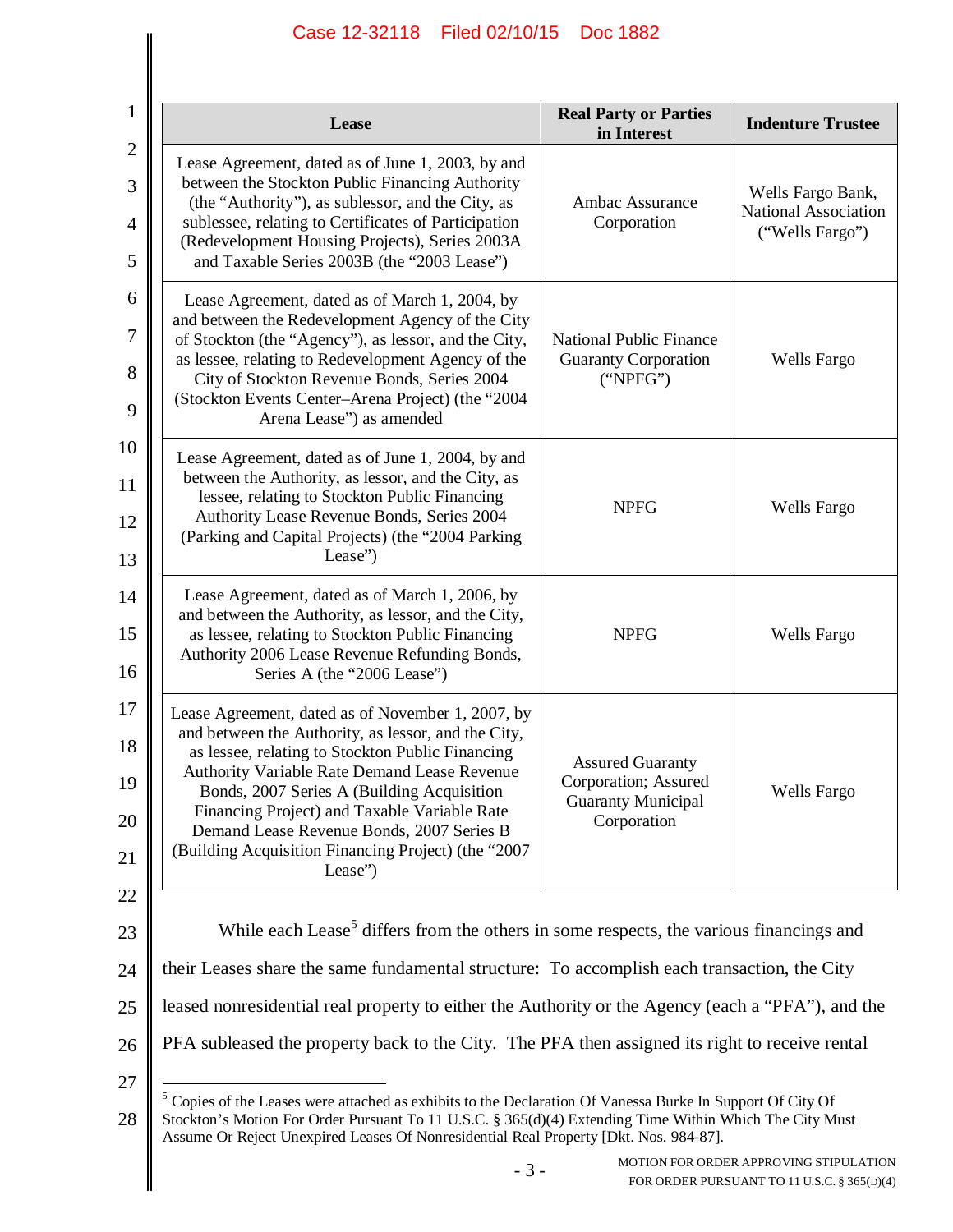1 2 3 4 payments (along with certain other rights relevant to the enforcement of remedies) under the applicable Lease to a trustee. Finally, the PFA issued bonds, or the trustee issued certificates of participation ("COPs"), and transferred the proceeds to the City for expenditure on capital improvements.

5 6 7 8 Payment of the principal of and interest on the bonds and COPs is made through the applicable trustee, pursuant to, inter alia, the terms of the related indenture or trust agreement, from the proceeds of rental payments received from the City pursuant to the terms of the applicable Lease and related assignment.<sup>6</sup>

9 10 11 12 13 14 15 16 Pursuant to § 365(d)(4)(A), which is incorporated into chapter 9 cases by § 901(a), the City was initially required to decide whether to assume or reject its unexpired leases of nonresidential property within 120 days of the entry of the order for relief. The Court's entry of its order for relief on April 1, 2013 [Dkt. No. 843] triggered the 120-day period, giving the City until July 30, 2013, to assume or reject its unexpired leases of nonresidential real property. Section 365(d)(4)(B) allows bankruptcy courts to extend the initial 120-day period, in the first instance upon a motion for cause brought by the debtor to extend the deadline by 90 days, and in all subsequent instances upon the prior written consent of the respective lessors.

17 18 19 20 21 22 23 24 25 26 On July 5, 2013, the City moved, by its Revised And Amended Motion For Order Pursuant To 11 U.S.C. § 365(d)(4) Extending Time Within Which The City Must Assume Or Reject Unexpired Leases Of Nonresidential Real Property [Dkt. No. 993] ("For Cause Extension Motion") for a 90-day extension under  $\S 365(d)(4)(B)(i)$ . No party in interest opposed such motion. On July 24, 2013, the Court granted the For Cause Extension Motion, establishing a new deadline of October 28, 2013 for the City to assume or reject its leases of nonresidential real property. *See* Order Pursuant To 11 U.S.C. § 365(d)(4) Extending The Time Within Which The City Must Assume Or Reject Unexpired Leases Of Nonresidential Real Property [Dkt. No. 1033]. All subsequent extensions of this deadline could be made only upon the prior written consent of the individual lessors. *See* § 365(d)(4)(B)(ii).

27

<sup>28</sup>  $6$  The descriptions of the transaction structure are included in this Motion for summary purposes only. In the event of any inconsistency between such descriptions and the relevant underlying documents, the underlying documents shall control.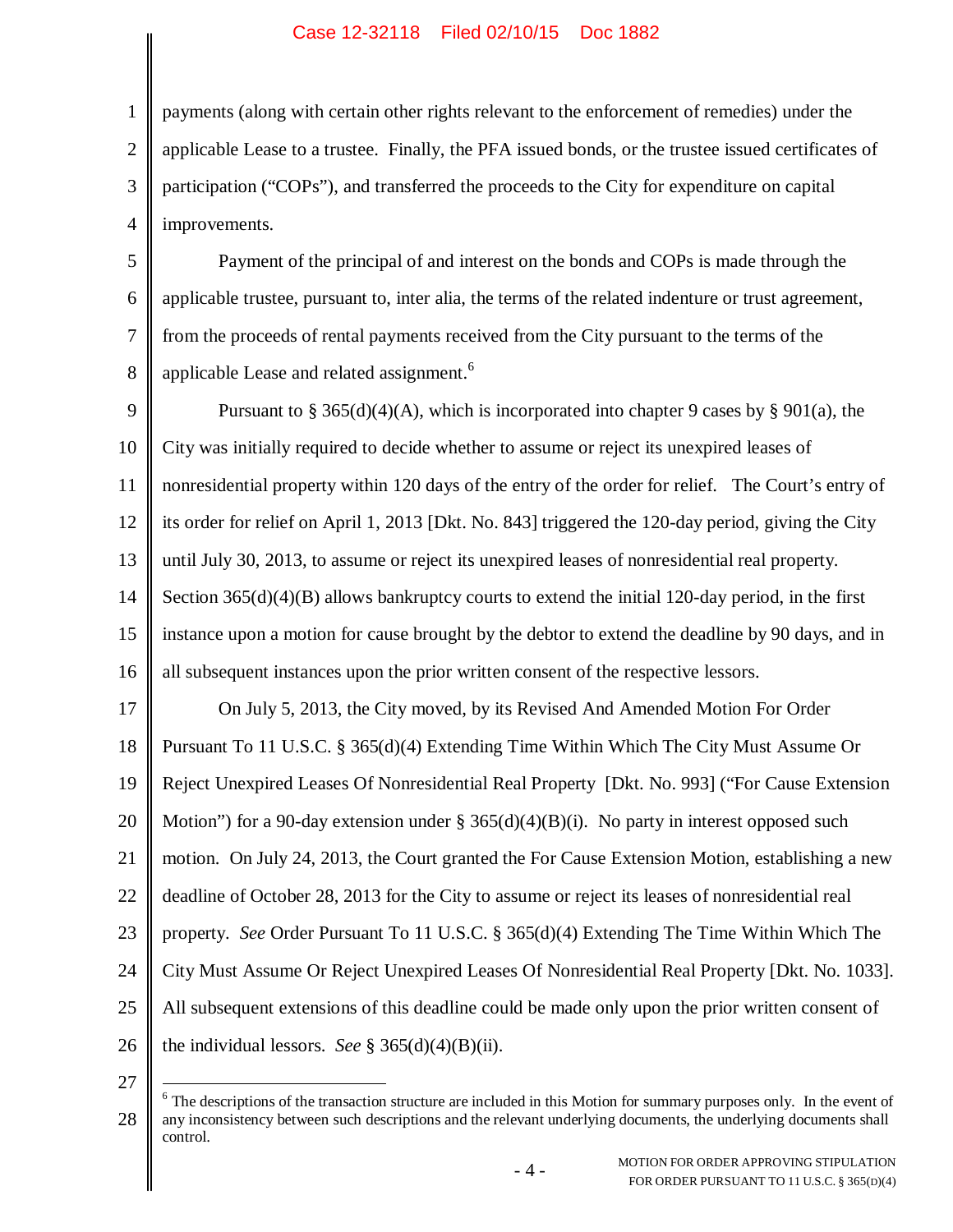| $\mathbf 1$    | On October 14, 2013, the City moved, by its Motion For Order Approving Stipulation For                |
|----------------|-------------------------------------------------------------------------------------------------------|
| $\overline{2}$ | Order Pursuant To 11 U.S.C. § 365(d)(4) Further Extending Time Within Which To Assume Or              |
| 3              | Reject Unexpired Leases Of Nonresidential Real Property [Dkt. No. 1143] ("First Stipulated            |
| $\overline{4}$ | Extension Motion") for a 120-day extension under $\S 365(d)(4)(B)(ii)$ . On October 16, 2013, upon    |
| 5              | the prior written consent of the individual lessors, the Court granted the First Stipulated Extension |
| 6              | Motion, establishing a new deadline of February 25, 2014 for the City to assume or reject its         |
| $\tau$         | leases of nonresidential real property. See Order Approving Stipulation Pursuant To 11 U.S.C.         |
| 8              | § 365(d)(4) Further Extending Time Within Which To Assume Or Reject Unexpired Leases Of               |
| 9              | Non-Residential Real Property [Dkt. No. 1154].                                                        |
| 10             | On February 4, 2014, the City moved, by its Motion For Order Approving Stipulation For                |
| 11             | Order Pursuant To 11 U.S.C. § 365(d)(4) Further Extending Time Within Which To Assume Or              |
| 12             | Reject Unexpired Leases Of Nonresidential Real Property [Dkt. No. 1245] ("Second Stipulated           |
| 13             | Extension Motion") for a 125-day extension under $\S 365(d)(4)(B)(ii)$ . On February 7, 2014, upon    |
| 14             | the prior written consent of the individual lessors, the Court granted the Second Stipulated          |
| 15             | Extension Motion, establishing a new deadline of June 30, 2014 for the City to assume or reject       |
| 16             | its leases of nonresidential real property. See Order Approving Stipulation Pursuant To 11 U.S.C.     |
| 17             | § 365(d)(4) Further Extending Time Within Which To Assume Or Reject Unexpired Leases Of               |
| 18             | Non-Residential Real Property [Dkt. No. 1251].                                                        |
| 19             | On June 12, 2014, the City moved, by its Motion For Order Approving Stipulation For                   |
| 20             | Order Pursuant To 11 U.S.C. § 365(d)(4) Further Extending Time Within Which To Assume Or              |
| 21             | Reject Unexpired Leases Of Nonresidential Real Property [Dkt. No. 1582] ("Third Stipulated            |
| 22             | Extension Motion") for a 123-day extension under $\S 365(d)(4)(B)(ii)$ . On June 19, 2014, upon       |
| 23             | the prior written consent of the individual lessors, the Court granted the Third Stipulated           |
| 24             | Extension Motion, establishing a new deadline of October 31, 2014 for the City to assume or           |
| 25             | reject its leases of nonresidential real property. See Order Approving Stipulation Pursuant To 11     |
| 26             | U.S.C. § 365(d)(4) Further Extending Time Within Which To Assume Or Reject Unexpired                  |
| 27             | Leases Of Non-Residential Real Property [Dkt. No. 1601].                                              |
| 28             | $\frac{1}{2}$                                                                                         |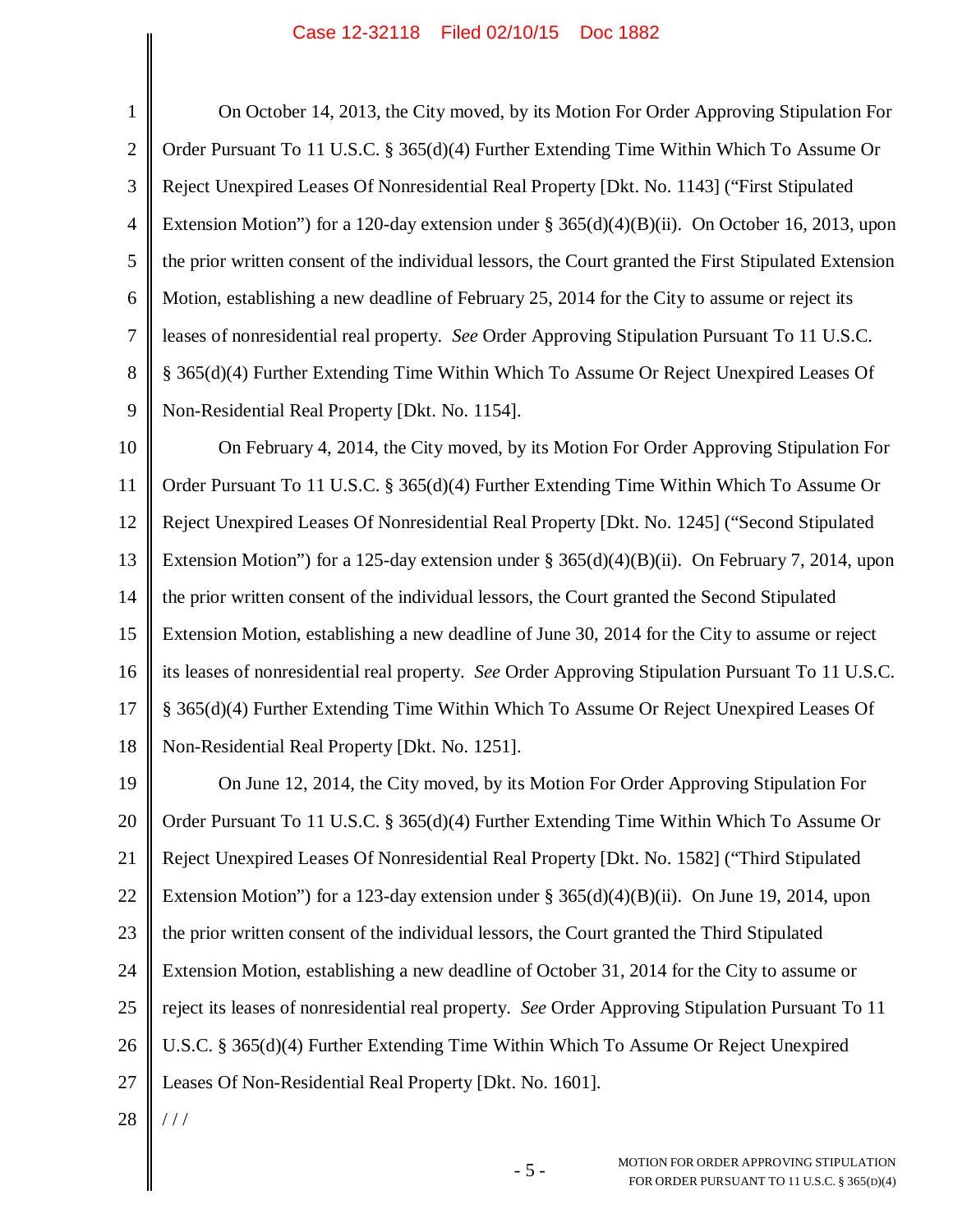| $\mathbf{1}$   | On October 6, 2014, the City moved, by its Motion For Order Approving Stipulation For                |
|----------------|------------------------------------------------------------------------------------------------------|
| $\overline{2}$ | Order Pursuant To 11 U.S.C. § 365(d)(4) Further Extending Time Within Which To Assume Or             |
| 3              | Reject Unexpired Leases Of Nonresidential Real Property [Dkt. No. 1728] ("Fourth Stipulated          |
| $\overline{4}$ | Extension Motion") for a 120-day extension under § 365(d)(4)(B)(ii). On October 14, 2014, upon       |
| 5              | the prior written consent of the individual lessors, the Court granted the Fourth Stipulated         |
| 6              | Extension Motion, establishing a new deadline of February 28, 2015 for the City to assume or         |
| $\tau$         | reject its leases of nonresidential real property. See Order Approving Stipulation Pursuant To 11    |
| 8              | U.S.C. § 365(d)(4) Further Extending Time Within Which To Assume Or Reject Unexpired                 |
| 9              | Leases Of Non-Residential Real Property [Dkt. No. 1733].                                             |
| 10             | <b>RELIEF REQUESTED AND BASIS THEREFORE</b>                                                          |
| 11             | By this Motion, the City seeks an order pursuant to $\S 365(d)(4)(B)(ii)$ approving the              |
| 12             | attached stipulation to extend the time within which the City must assume or reject the Leases by    |
| 13             | 90 days, from February 28, 2015, through and including May 29, 2015.                                 |
| 14             | The Court entered its order confirming the City's First Amended Plan of Adjustment (as               |
| 15             | modified August 8, 2014) (the "Plan") on February 4, 2015 [Dkt. No. 1875]. Under Federal Rule        |
| 16             | of Bankruptcy Procedure 3020(e), the earliest date on which the Plan can go effective is February    |
| 17             | 18. Although the Stipulating Parties are making every effort toward making the Plan go effective     |
| 18             | as soon as possible, it is possible that the complex transactions that must be completed before      |
| 19             | going effective will not be finalized until after February 28, 2015—the current deadline by which    |
| 20             | the City must assume or reject the Leases.                                                           |
| 21             | It would thus cause significant prejudice to the City and to the other Stipulating Parties if        |
| 22             | the City were forced to make a determination regarding assumption or rejection at this time. The     |
| 23             | Stipulating Parties, and each of them, are therefore of the belief that a further extension of the   |
| 24             | time for the City to assume or reject the Leases is necessary, appropriate, and in the best interest |
| 25             | of all interested parties.                                                                           |
| 26             | <b>COMPLETE RESERVATION OF RIGHTS</b>                                                                |
| 27             | This Motion requests no relief other than the extension of time for the City to assume or            |
| 28             | reject the Leases. The Stipulating Parties, and each of them, reserve all rights, defenses and       |
|                | MOTION FOR ORDER APPROVING STIPULATION<br>$-6-$<br>FOR ORDER PURSUANT TO 11 U.S.C. § 365(D)(4)       |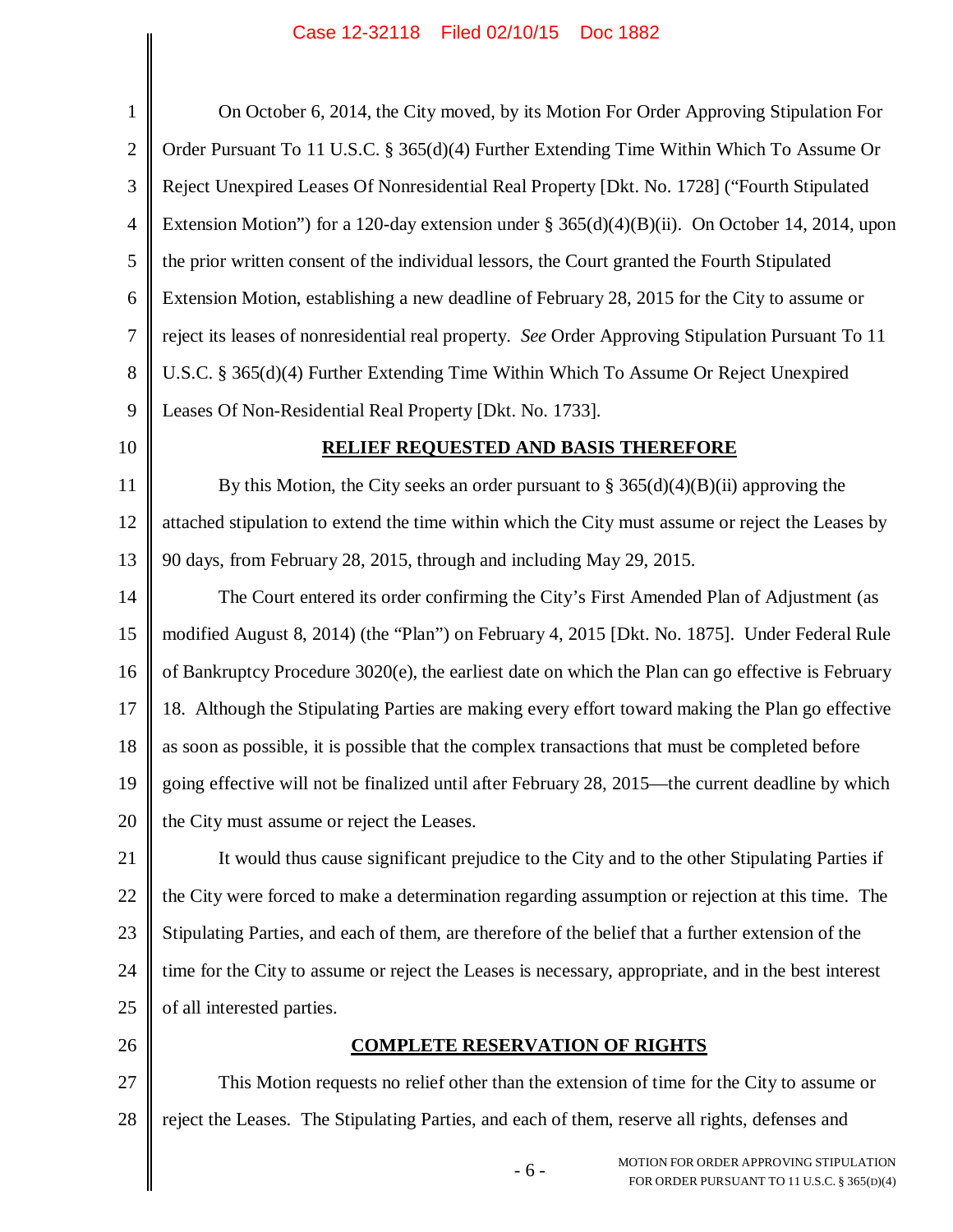|                | Case IZ-32110 Liled 02/10/13 DOC 1002                                                                                |  |  |
|----------------|----------------------------------------------------------------------------------------------------------------------|--|--|
| $\mathbf{1}$   | arguments other than those solely with respect to the extension of the time within which the City                    |  |  |
| $\overline{2}$ | must assume or reject the Leases. The rights reserved by the Stipulating Parties include, but are                    |  |  |
| 3              | not limited to, the following: (1) all rights, defenses and arguments as to whether the Leases are                   |  |  |
| $\overline{4}$ | "leases" within the meaning of § 365; and (2) all rights, defenses and arguments with respect to                     |  |  |
| 5              | the unlawful detainer suits against the City in the California Superior Court for the County of San                  |  |  |
| 6              | Joaquin, case numbers 39-2012-00277622-CU-UD-STK and 39-2012-280741-CU-UD-STK.                                       |  |  |
| 7              | Moreover, no party in interest waives any rights, defenses and arguments by virtue of any failure                    |  |  |
| 8              | to seek payment under the Leases during the periods prior to the assumption or rejection of the                      |  |  |
| 9              | Leases, and there shall be no implication drawn from or prejudice resulting from any party's                         |  |  |
| 10             | failure to seek such payment.                                                                                        |  |  |
| 11             | <b>CONCLUSION</b>                                                                                                    |  |  |
| 12             | For the foregoing reasons, the City requests that the Court enter an order approving the                             |  |  |
| 13             | attached stipulation to extend the time for the City to assume or reject its unexpired leases of                     |  |  |
| 14             | nonresidential real property by 90 days, through and including May 29, 2015, and granting such                       |  |  |
| 15             | other and further relief as the Court deems proper.                                                                  |  |  |
| 16             |                                                                                                                      |  |  |
| 17             | Dated: February 10, 2015<br>MARC A. LEVINSON<br>NORMAN C. HILE                                                       |  |  |
| 18             | PATRICK B. BOCASH<br>Orrick, Herrington & Sutcliffe LLP                                                              |  |  |
| 19             |                                                                                                                      |  |  |
| 20             | By:<br>/s/ Marc A. Levinson                                                                                          |  |  |
| 21             | <b>MARC A. LEVINSON</b><br>Attorneys for Debtor                                                                      |  |  |
| 22             | City of Stockton                                                                                                     |  |  |
| 23             |                                                                                                                      |  |  |
| 24             |                                                                                                                      |  |  |
| 25             |                                                                                                                      |  |  |
| 26             |                                                                                                                      |  |  |
| 27             |                                                                                                                      |  |  |
| 28             |                                                                                                                      |  |  |
|                | MOTION FOR ORDER APPROVING STIPULATION<br>OHSUSA:761102588.1<br>$-7-$<br>FOR ORDER PURSUANT TO 11 U.S.C. § 365(D)(4) |  |  |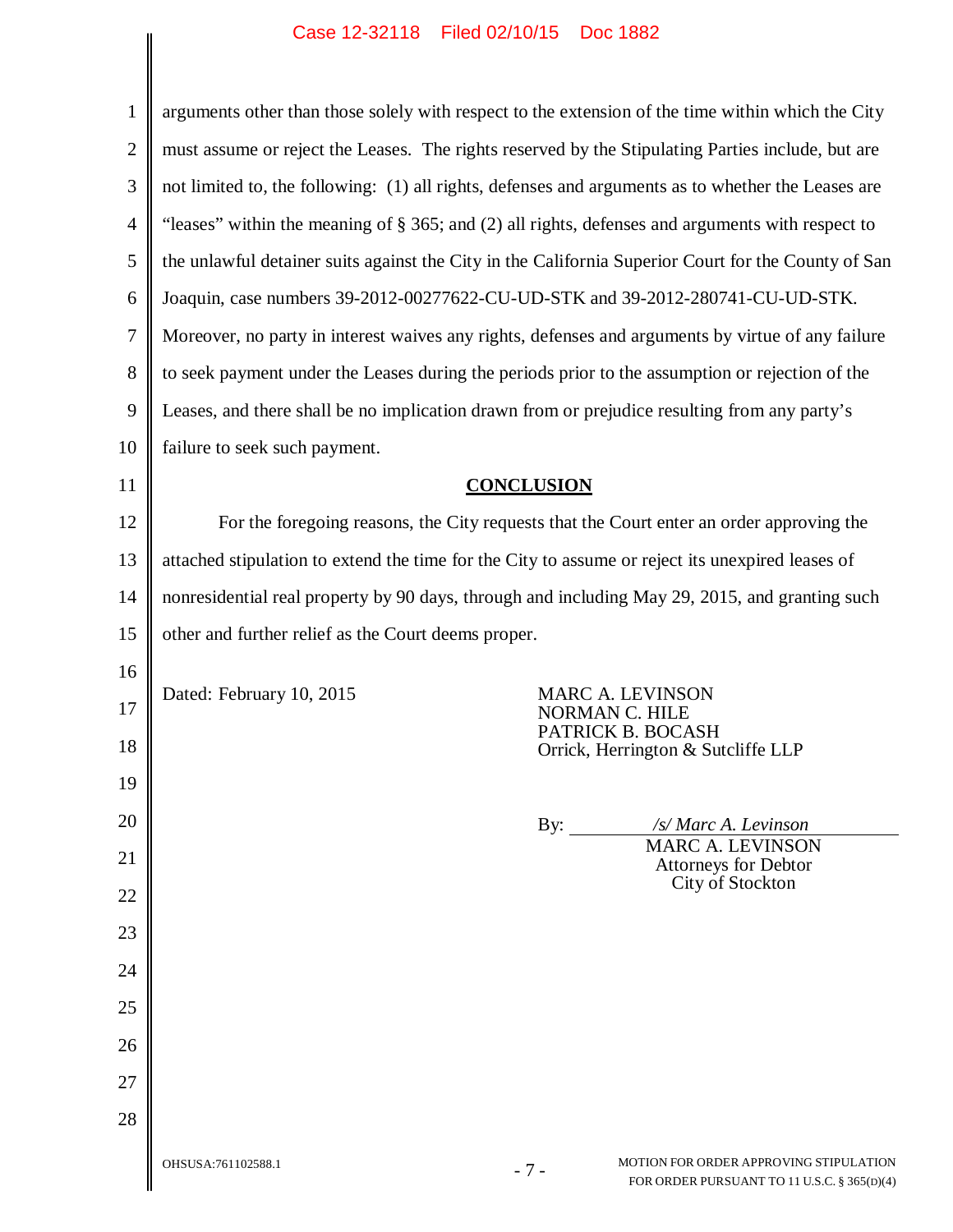# **Exhibit A**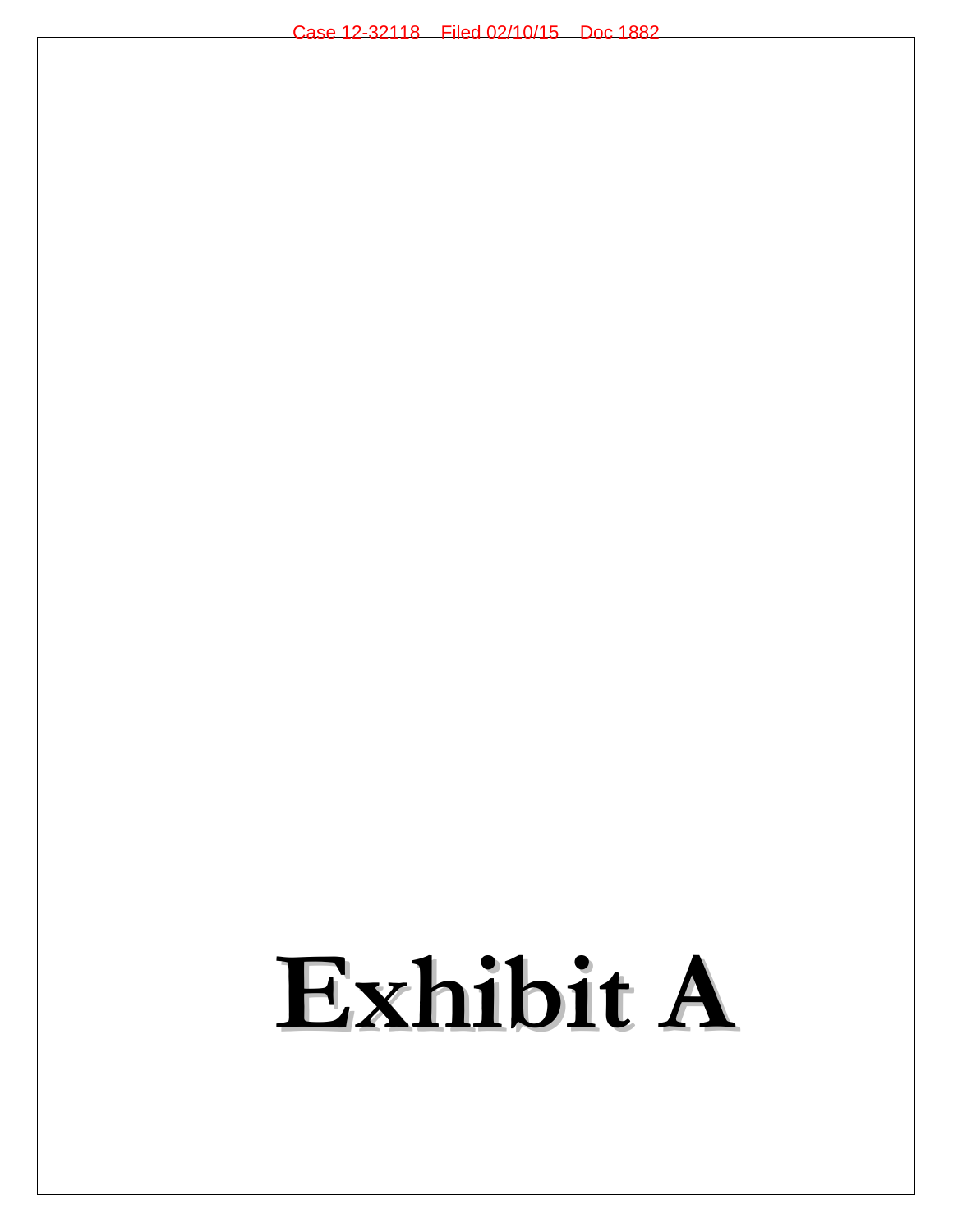|                | Case 12-32118 Filed 02/10/15 Doc 1882                                                          |                                                                                                 |  |
|----------------|------------------------------------------------------------------------------------------------|-------------------------------------------------------------------------------------------------|--|
|                |                                                                                                |                                                                                                 |  |
| $\mathbf{1}$   | MARC A. LEVINSON (STATE BAR NO. 57613)                                                         |                                                                                                 |  |
| $\overline{2}$ | malevinson@orrick.com<br>NORMAN C. HILE (STATE BAR NO. 57299)                                  |                                                                                                 |  |
| 3              | nhile@orrick.com<br>PATRICK B. BOCASH (STATE BAR NO. 262763)                                   |                                                                                                 |  |
| 4              | pbocash@orrick.com<br>ORRICK, HERRINGTON & SUTCLIFFE LLP                                       |                                                                                                 |  |
| 5              | 400 Capitol Mall, Suite 3000<br>Sacramento, California 95814-4497                              |                                                                                                 |  |
| 6              | $+1-916-447-9200$<br>Telephone:<br>Facsimile: $+1-916-329-4900$                                |                                                                                                 |  |
| $\overline{7}$ | <b>Attorneys for Debtor</b>                                                                    |                                                                                                 |  |
| 8              | City of Stockton                                                                               |                                                                                                 |  |
| 9              | UNITED STATES BANKRUPTCY COURT                                                                 |                                                                                                 |  |
| 10             | EASTERN DISTRICT OF CALIFORNIA                                                                 |                                                                                                 |  |
| 11             | <b>SACRAMENTO DIVISION</b>                                                                     |                                                                                                 |  |
| 12             |                                                                                                |                                                                                                 |  |
| 13             | In re:                                                                                         | Case No. 2012-32118                                                                             |  |
| 14             | CITY OF STOCKTON, CALIFORNIA,                                                                  | D.C. No. OHS-24                                                                                 |  |
| 15             | Debtor.                                                                                        | Chapter 9                                                                                       |  |
| 16             |                                                                                                | <b>STIPULATION FOR ORDER</b><br><b>PURSUANT TO 11 U.S.C. § 365(d)(4)</b>                        |  |
| 17<br>18       |                                                                                                | <b>FURTHER EXTENDING TIME</b><br>WITHIN WHICH TO ASSUME OR<br><b>REJECT UNEXPIRED LEASES OF</b> |  |
| 19             |                                                                                                | NONRESIDENTIAL REAL<br><b>PROPERTY</b>                                                          |  |
| 20             |                                                                                                | February 25, 2015<br>Date:                                                                      |  |
| 21             |                                                                                                | 10:00 a.m.<br>Time:<br>Courtroom 35<br>Dept:<br>Hon. Christopher M. Klein<br>Judge:             |  |
| 22             |                                                                                                |                                                                                                 |  |
| 23             |                                                                                                |                                                                                                 |  |
| 24             |                                                                                                | The City of Stockton, California (the "City"), the debtor in the above-captioned chapter 9      |  |
| 25             | bankruptcy case, National Public Finance Guaranty Corporation ("NPFG"), Assured Guaranty       |                                                                                                 |  |
| 26             | Corporation and Assured Guaranty Municipal Corporation (collectively, "Assured"), Ambac        |                                                                                                 |  |
| 27             | Assurance Corporation ("Ambac"), and Wells Fargo Bank National Association ("Wells Fargo")     |                                                                                                 |  |
| 28             | as Indenture Trustee with respect to the Lease transactions identified in Recital A below (all |                                                                                                 |  |
|                |                                                                                                | STIPULATION FOR ORDER FURTHER EXTENDING<br>TIME PURSUANT TO 11 U.S.C. § 365(D)(4)               |  |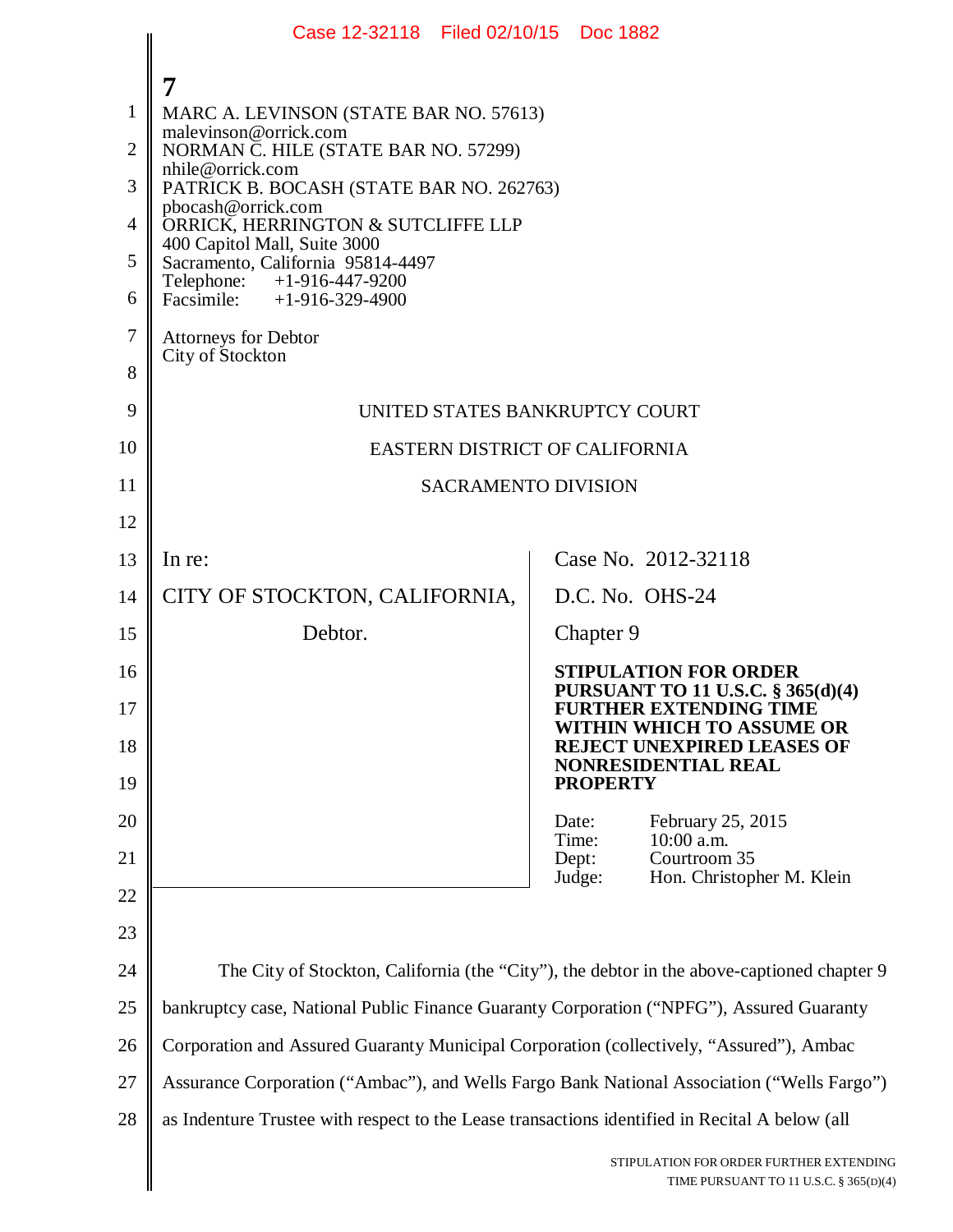1 2 3 4 together, the "Stipulating Parties"), by and through their respective attorneys of record, seek an order approving the following stipulation (this "Stipulation") extending the time under Bankruptcy Code § 365(d)(4)(B)(ii) within which the City must assume or reject certain unexpired leases of nonresidential real property.

# **RECITALS**

# **A. The City's Lease/Leaseback Financings**

5

6

7 8 9 10 11 12 13 Prior to filing its petition for relief on June 28, 2012, the City had entered into the following five transactions involving leases/leaseback financings to fund various public capital improvements. In each transaction, the City entered into a lease for nonresidential real property (each a "Lease") that requires the City to pay rent for the use and occupancy of the leased property. The Leases, as well as the real party or parties in interest and Indenture Trustee for each, are as follows:

| 14 | Lease                                                                                                  | <b>Real Party or Parties</b><br>in Interest | <b>Indenture Trustee</b>                         |
|----|--------------------------------------------------------------------------------------------------------|---------------------------------------------|--------------------------------------------------|
| 15 | Lease Agreement, dated as of June 1, 2003, by and                                                      |                                             |                                                  |
| 16 | between the Stockton Public Financing Authority<br>(the "Authority"), as sublessor, and the City, as   | Ambac Assurance                             | Wells Fargo Bank,<br><b>National Association</b> |
| 17 | sublessee, relating to Certificates of Participation<br>(Redevelopment Housing Projects), Series 2003A | Corporation                                 | ("Wells Fargo")                                  |
| 18 | and Taxable Series 2003B (the "2003 Lease")                                                            |                                             |                                                  |
| 19 | Lease Agreement, dated as of March 1, 2004, by<br>and between the Redevelopment Agency of the City     |                                             |                                                  |
| 20 | of Stockton (the "Agency"), as lessor, and the City,                                                   | <b>National Public Finance</b>              |                                                  |
| 21 | as lessee, relating to Redevelopment Agency of the<br>City of Stockton Revenue Bonds, Series 2004      | <b>Guaranty Corporation</b><br>("NPFG")     | Wells Fargo                                      |
| 22 | (Stockton Events Center-Arena Project) (the "2004<br>Arena Lease") as amended                          |                                             |                                                  |
| 23 | Lease Agreement, dated as of June 1, 2004, by and                                                      |                                             |                                                  |
| 24 | between the Authority, as lessor, and the City, as<br>lessee, relating to Stockton Public Financing    | <b>NPFG</b>                                 | Wells Fargo                                      |
| 25 | Authority Lease Revenue Bonds, Series 2004<br>(Parking and Capital Projects) (the "2004 Parking        |                                             |                                                  |
| 26 | Lease")                                                                                                |                                             |                                                  |
| 27 |                                                                                                        |                                             |                                                  |
| 28 |                                                                                                        |                                             |                                                  |

- 2 - STIPULATION FOR ORDER FURTHER EXTENDING TIME PURSUANT TO 11 U.S.C. § 365(D)(4)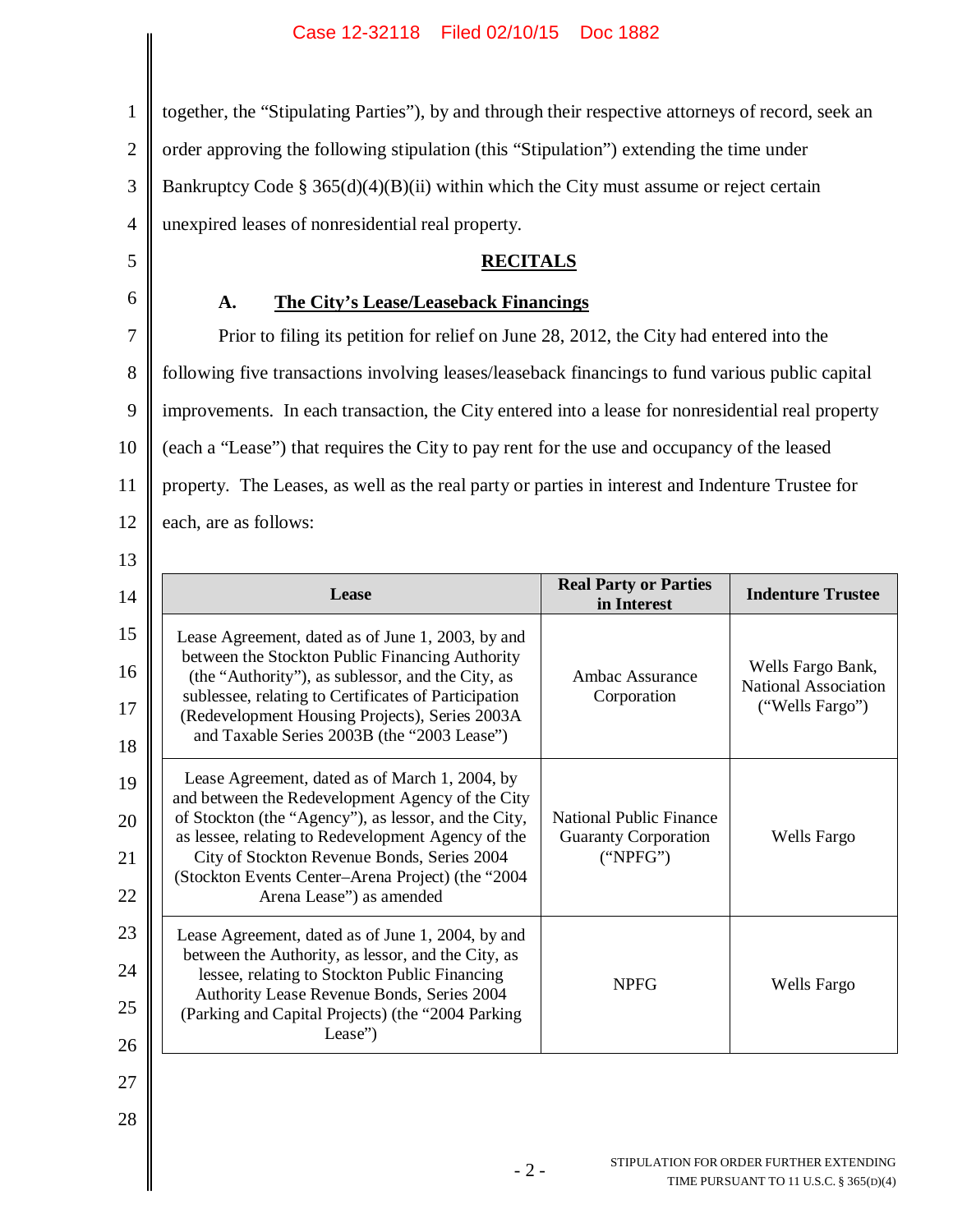| 1                                   | Lease                                                                                                                                                                                                                                                                                                                                                                                                                     | <b>Real Party or Parties</b><br>in Interest                                                 | <b>Indenture Trustee</b> |  |  |
|-------------------------------------|---------------------------------------------------------------------------------------------------------------------------------------------------------------------------------------------------------------------------------------------------------------------------------------------------------------------------------------------------------------------------------------------------------------------------|---------------------------------------------------------------------------------------------|--------------------------|--|--|
| $\mathbf{2}$<br>3<br>$\overline{4}$ | Lease Agreement, dated as of March 1, 2006, by<br>and between the Authority, as lessor, and the City,<br>as lessee, relating to Stockton Public Financing<br>Authority 2006 Lease Revenue Refunding Bonds,<br>Series A (the "2006 Lease")                                                                                                                                                                                 | <b>NPFG</b>                                                                                 | Wells Fargo              |  |  |
| 5<br>6<br>7<br>8<br>9<br>10         | Lease Agreement, dated as of November 1, 2007, by<br>and between the Authority, as lessor, and the City,<br>as lessee, relating to Stockton Public Financing<br>Authority Variable Rate Demand Lease Revenue<br>Bonds, 2007 Series A (Building Acquisition<br>Financing Project) and Taxable Variable Rate<br>Demand Lease Revenue Bonds, 2007 Series B<br>(Building Acquisition Financing Project) (the "2007<br>Lease") | <b>Assured Guaranty</b><br>Corporation; Assured<br><b>Guaranty Municipal</b><br>Corporation | Wells Fargo              |  |  |
| 11<br>12<br>13                      | While each Lease differs from the others in some respects, the various financings and their<br>Leases share the same fundamental structure: To accomplish each transaction, the City leased                                                                                                                                                                                                                               |                                                                                             |                          |  |  |
| 14                                  | nonresidential real property to either the Authority or the Agency (each a "PFA"), and the PFA                                                                                                                                                                                                                                                                                                                            |                                                                                             |                          |  |  |
| 15                                  | subleased the property back to the City. The PFA then assigned its right to receive rental                                                                                                                                                                                                                                                                                                                                |                                                                                             |                          |  |  |
| 16                                  | payments (along with certain other rights relevant to the enforcement of remedies) under the                                                                                                                                                                                                                                                                                                                              |                                                                                             |                          |  |  |
| 17                                  | applicable Lease to a trustee. Finally, the PFA issued bonds, or the trustee issued certificates of                                                                                                                                                                                                                                                                                                                       |                                                                                             |                          |  |  |
| 18                                  | participation ("COPs"), and transferred the proceeds to the City for expenditure on capital                                                                                                                                                                                                                                                                                                                               |                                                                                             |                          |  |  |
| 19                                  | improvements.                                                                                                                                                                                                                                                                                                                                                                                                             |                                                                                             |                          |  |  |
| 20                                  | Payment of the principal of and interest on the bonds and COPs is made through the                                                                                                                                                                                                                                                                                                                                        |                                                                                             |                          |  |  |
| 21                                  | applicable trustee, pursuant to, inter alia, the terms of the related indenture or trust agreement,                                                                                                                                                                                                                                                                                                                       |                                                                                             |                          |  |  |
| 22                                  | from the proceeds of rental payments received from the City pursuant to the terms of the                                                                                                                                                                                                                                                                                                                                  |                                                                                             |                          |  |  |
| 23                                  | applicable Lease and related assignment. <sup>1</sup>                                                                                                                                                                                                                                                                                                                                                                     |                                                                                             |                          |  |  |
| 24                                  | The real parties in interest to all Leases are the insurers of the respective bond and                                                                                                                                                                                                                                                                                                                                    |                                                                                             |                          |  |  |
| 25                                  | certificate of participation obligations.                                                                                                                                                                                                                                                                                                                                                                                 |                                                                                             |                          |  |  |
| 26                                  | //                                                                                                                                                                                                                                                                                                                                                                                                                        |                                                                                             |                          |  |  |
| 27                                  | The descriptions of the transaction structure are included in this Stipulation for summary purposes only. In the                                                                                                                                                                                                                                                                                                          |                                                                                             |                          |  |  |

<sup>28 |</sup> event of any inconsistency between such descriptions and the relevant underlying documents, the underlying documents shall control.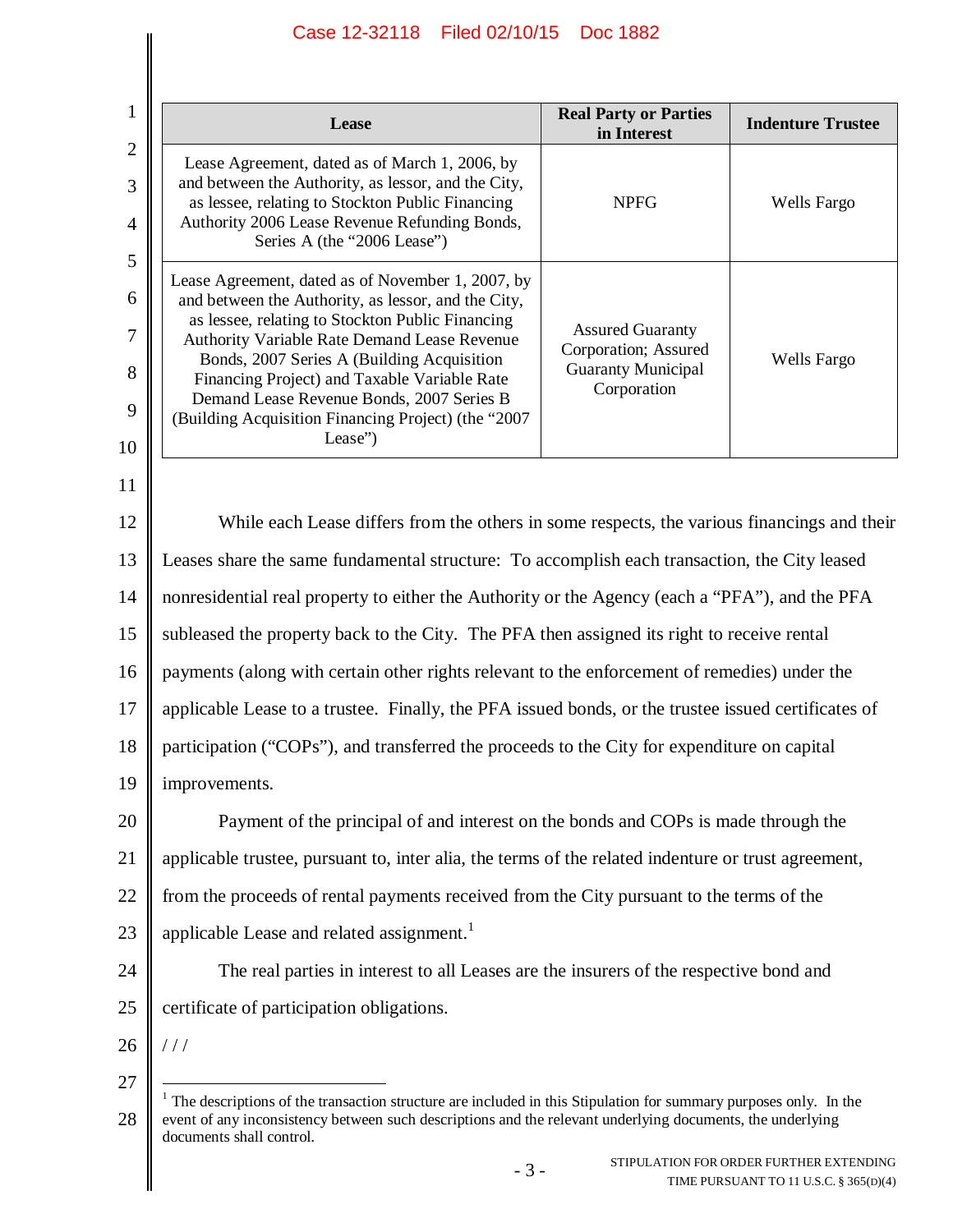1

### **B. Prior Extensions Of The Deadline To Assume Or Reject Leases**

2 3 4 5 6 7 8 9 10 Pursuant to Bankruptcy Code  $\S 365(d)(4)(A)$ , which is incorporated into chapter 9 cases by Bankruptcy Code § 901(a), the City was initially required to decide whether to assume or reject its unexpired leases of nonresidential property within 120 days of the entry of the order for relief. The Court's entry of its order for relief on April 1, 2013 [Dkt. No. 843] triggered the 120 day period, giving the City until July 30, 2013, to assume or reject its unexpired leases of nonresidential real property. Bankruptcy Code  $\S 365(d)(4)(B)$  allows the Court to extend the period during which the City may assume or reject the Leases, in the first instance upon a motion for cause brought by the City to extend the deadline by 90 days, and in all subsequent instances upon the prior written consent of the respective lessors.

11 12 13 14 15 16 17 18 19 20 On July 5, 2013, the City moved, by its Revised And Amended Motion For Order Pursuant To 11 U.S.C. § 365(d)(4) Extending Time Within Which The City Must Assume Or Reject Unexpired Leases Of Nonresidential Real Property [Dkt. No. 993] ("For Cause Extension Motion") for a 90-day extension under § 365(d)(4)(B)(i). On July 24, 2013, the Court granted the For Cause Extension Motion, establishing a new deadline of October 28, 2013 for the City to assume or reject its leases of nonresidential real property. *See* Order Pursuant To 11 U.S.C. § 365(d)(4) Extending The Time Within Which The City Must Assume Or Reject Unexpired Leases Of Nonresidential Real Property [Dkt. No. 1033]. All subsequent extensions of this deadline could be made only upon the prior written consent of the individual lessors. *See*  $§ 365(d)(4)(B)(ii).$ 

21 22 23 24 25 26 27 28 On October 14, 2013, the City moved, by its Motion For Order Approving Stipulation For Order Pursuant To 11 U.S.C. § 365(d)(4) Further Extending Time Within Which To Assume Or Reject Unexpired Leases Of Nonresidential Real Property [Dkt. No. 1143] ("First Stipulated Extension Motion") for a 120-day extension under § 365(d)(4)(B)(ii). On October 16, 2013, upon the prior written consent of the individual lessors, the Court granted the First Stipulated Extension Motion, establishing a new deadline of February 25, 2014 for the City to assume or reject its leases of nonresidential real property. *See* Order Approving Stipulation Pursuant To 11 U.S.C.  $/ /$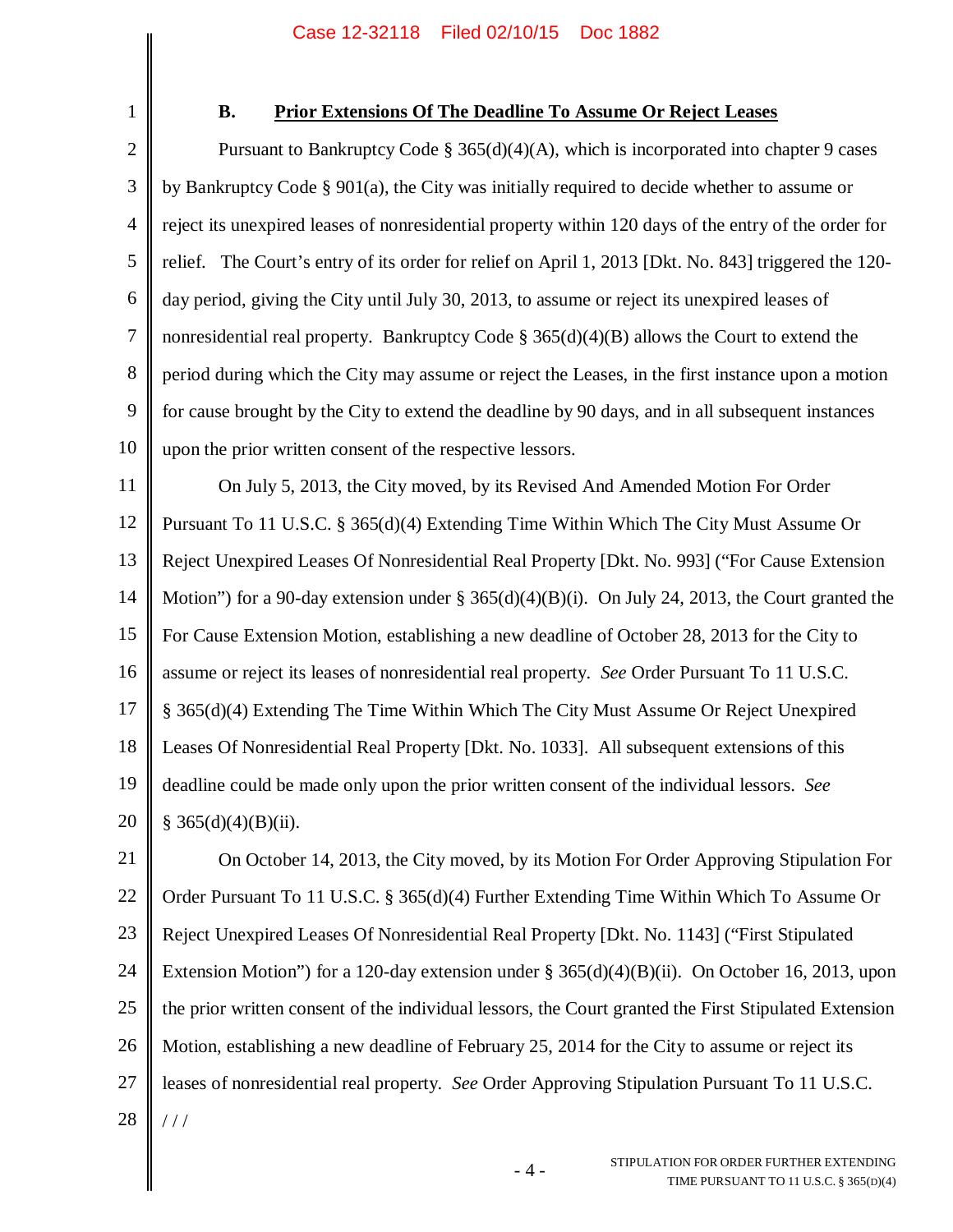1

2

§ 365(d)(4) Further Extending Time Within Which To Assume Or Reject Unexpired Leases Of Non-Residential Real Property [Dkt. No. 1154].

3 4 5 6 7 8 9 10 11 On February 4, 2014, the City moved, by its Motion For Order Approving Stipulation For Order Pursuant To 11 U.S.C. § 365(d)(4) Further Extending Time Within Which To Assume Or Reject Unexpired Leases Of Nonresidential Real Property [Dkt. No. 1245] ("Second Stipulated Extension Motion") for a 125-day extension under § 365(d)(4)(B)(ii). On February 7, 2014, upon the prior written consent of the individual lessors, the Court granted the Second Stipulated Extension Motion, establishing a new deadline of June 30, 2014 for the City to assume or reject its leases of nonresidential real property. *See* Order Approving Stipulation Pursuant To 11 U.S.C. § 365(d)(4) Further Extending Time Within Which To Assume Or Reject Unexpired Leases Of Non-Residential Real Property [Dkt. No. 1251].

12 13 14 15 16 17 18 19 20 On June 12, 2014, the City moved, by its Motion For Order Approving Stipulation For Order Pursuant To 11 U.S.C. § 365(d)(4) Further Extending Time Within Which To Assume Or Reject Unexpired Leases Of Nonresidential Real Property [Dkt. No. 1582] ("Third Stipulated Extension Motion") for a 123-day extension under  $\S 365(d)(4)(B)(ii)$ . On June 19, 2014, upon the prior written consent of the individual lessors, the Court granted the Third Stipulated Extension Motion, establishing a new deadline of October 31, 2014 for the City to assume or reject its leases of nonresidential real property. *See* Order Approving Stipulation Pursuant To 11 U.S.C. § 365(d)(4) Further Extending Time Within Which To Assume Or Reject Unexpired Leases Of Non-Residential Real Property [Dkt. No. 1601].

21 22 23 24 25 26 27 28 On October 6, 2014, the City moved, by its Motion For Order Approving Stipulation For Order Pursuant To 11 U.S.C. § 365(d)(4) Further Extending Time Within Which To Assume Or Reject Unexpired Leases Of Nonresidential Real Property [Dkt. No. 1728] ("Fourth Stipulated Extension Motion") for a 120-day extension under § 365(d)(4)(B)(ii). On October 14, 2014, upon the prior written consent of the individual lessors, the Court granted the Fourth Stipulated Extension Motion, establishing a new deadline of February 28, 2015 for the City to assume or reject its leases of nonresidential real property. *See* Order Approving Stipulation Pursuant To 11 / / /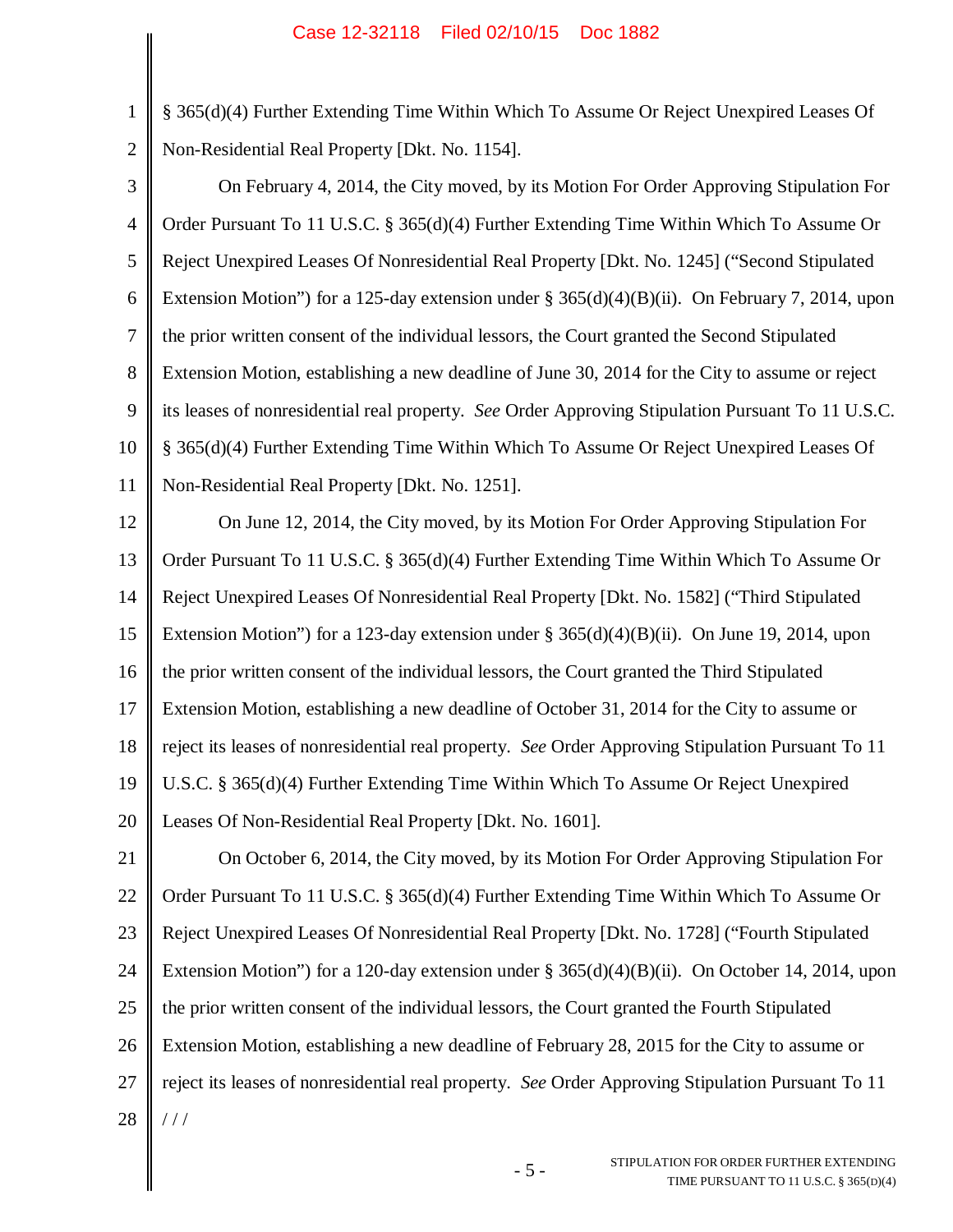1 2 U.S.C. § 365(d)(4) Further Extending Time Within Which To Assume Or Reject Unexpired Leases Of Non-Residential Real Property [Dkt. No. 1733].

- 3 4 5 6 7 8 9 10 11 12 13 14 15 16 17 18 19 20 21 22 23 24 25 **C. Reasons For The Stipulation** The Stipulating Parties agree that in light of the status of this case, including the entry on February 4, 2015 of the order confirming the City's first amended plan as modified on August 8, 2014, there is no reason for the City to force any issues relating to the Leases. The Stipulating Parties, and each of them, are therefore of the belief that a further extension of the time for the City to assume or reject the Leases is appropriate and in the best interest of all interested parties. Accordingly, the Stipulating Parties hereby stipulate and agree as follows: **STIPULATION** A. The Stipulating Parties agree that the time within which the City must assume or reject the Leases under Bankruptcy Code  $\S 365(d)(4)$  should be extended by 90 days, from February 28, 2015 through and including May 29, 2015. B. The consent of the Stipulating Parties, not including the City, satisfies Bankruptcy Code §  $365(d)(4)(B)(ii)$ . C. In entering into this Stipulation, the Stipulating Parties, and each of them, reserve all rights, defenses and arguments other than those solely with respect to the extension of the time within which the City must assume or reject the Leases. The rights reserved by the Stipulating Parties include, but are not limited to, the following: (1) all rights, defenses and arguments as to whether the Leases are "leases" within the meaning of Bankruptcy Code § 365; and (2) all rights, defenses and arguments with respect to the unlawful detainer suits against the City in the California Superior Court for the County of San Joaquin, case numbers 39-2012- 00277622-CU-UD-STK and 39-2012-280741-CU-UD-STK. Moreover, no party in interest waives any rights, defenses and arguments by virtue of any failure to seek payment under the Leases during the periods prior to the assumption or rejection of the Leases, and there shall be no
- 26 implication drawn from or prejudice resulting from any party's failure to seek such payment.
- 27 / / /
- 28 / / /